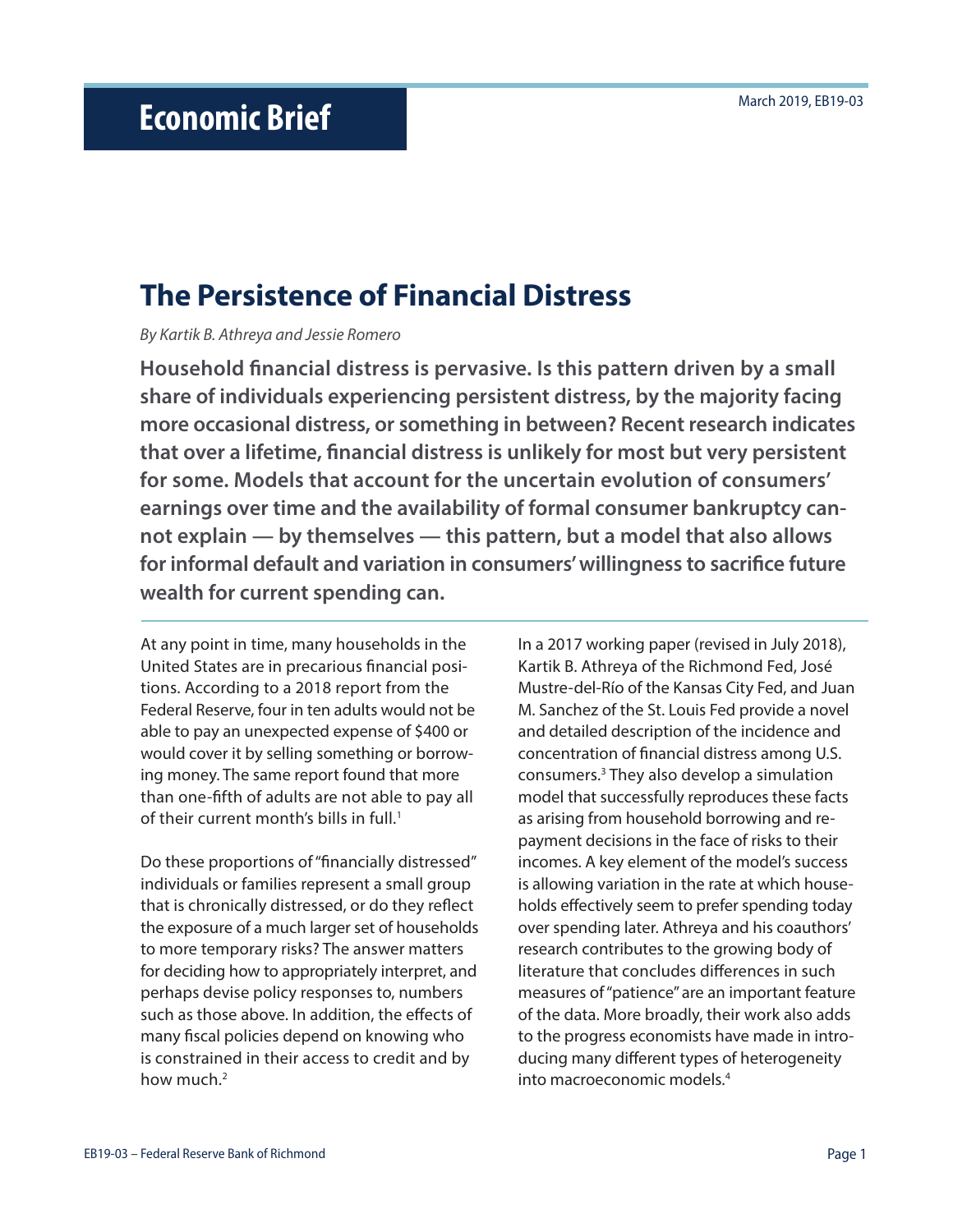As the authors note, the implied variation in the "discounting" of the future is a stand-in for a variety of unobserved forces that contribute to households' demands for consumption. Importantly, the appropriate interpretation of their findings is not necessarily that individuals have different innate levels of patience, but rather that many consumers are persistently rendered impatient by a host of other factors. Future work that allows for more detail on household-level shocks, intrahousehold bargaining, and other sources of variation in household resources is therefore essential.

#### **Empirical Findings**

The data come from the Federal Reserve Bank of New York Consumer Credit Panel/Equifax Data. The sample includes individuals with complete credit histories who were age twenty-five through fifty-five in the first quarter of 1999. By the end of the observation period, in the second quarter of 2017, the oldest individuals in the sample were seventy-three and the youngest were forty-three. The researchers limit their measurements to individuals through the age of sixty-five in order to focus on default and delinquency behavior before retirement.

One measure of financial distress is having a severely delinquent account — one that is 120 days or more past due. By this definition, around 14 percent of twenty-five-year-olds experience financial distress. The share falls below 10 percent for fifty-five-yearolds. Although a relatively small share of adults are in distress at any given time, distress is highly persistent. Individuals who have a severely delinquent account today are three times more likely to have a severely delinquent account in six years than individuals who are not currently distressed. (See Figure 1.) In addition, more than 30 percent of consumers



**Sources:** Athreya, Mustre-del-Río, and Sanchez (2017); Federal Reserve Bank of New York Consumer Credit Panel/Equifax Data Notes: The figure displays the probability of experiencing financial distress, as measured by having an account 120-plus days past due, conditional on having experienced financial distress in the past. The dashed line shows the unconditional probability.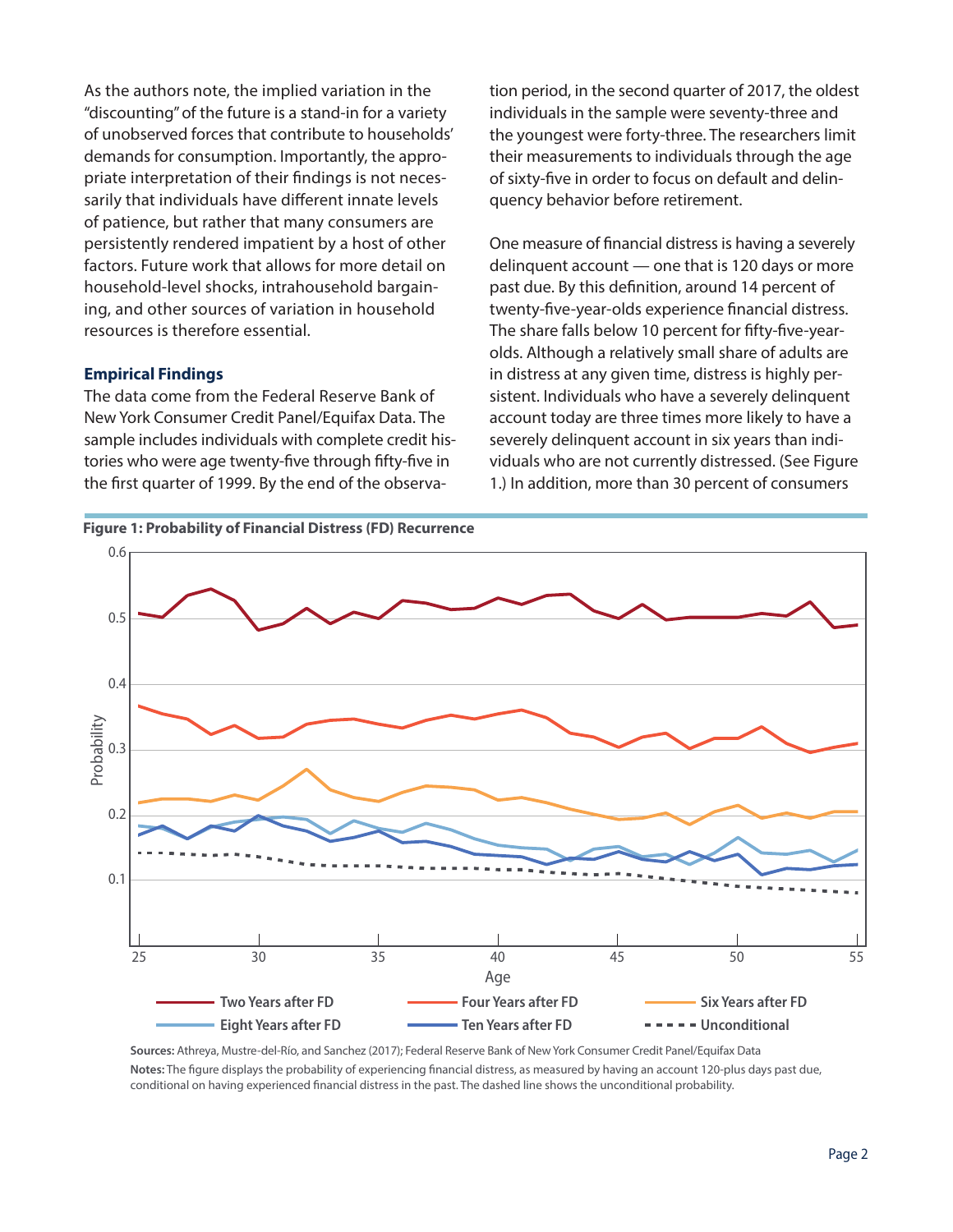who experience distress are distressed for at least one-quarter of the time they are in the sample. Onetenth of consumers experience distress four or more times. The story is similar when the authors define distress as a consumer depleting his or her available credit—"maxing out" credit cards—rather than as having a delinquent account. Overall, they find that financial distress is highly concentrated, with around 80 percent of the observed distress accounted for by just 20 percent of consumers. (These results are consistent across different subperiods of the 1999–2017 time period and thus do not seem to result from the financial crisis or the Great Recession.)

Although financial distress is frequent and persistent, it might not be overly detrimental to a household's well-being if the delinquent debts are trivial. For example, an overdue store credit card bill of \$50 is likely to cause less stress or harm than an overdue mortgage or car payment. But the authors find that the delinquent debts are a significant fraction of households' liabilities. Distressed borrowers have almost 80 percent of their total debt in delinquency, and this intensity decreases only slightly with a borrower's age. Additionally, among distressed borrowers, average delinquent balances are substantial — about \$2,000 for twenty-year-olds and \$6,700 for fifty-five-year-olds. If people are categorized as being in financial distress based on the fact that they have an account at least 120 days past due, it's likely that most of their debt and most of their accounts are seriously delinquent.

Overall, Athreya, Mustre-del-Río, and Sanchez conclude that financial distress among U.S. households, measured in a variety of ways, is driven by a relatively small proportion of individuals who experience significant and persistent debt-repayment problems that apply to nearly all of their debts.

### **Accounting for the Facts**

The data on U.S. consumers show that financial distress is persistent. For example, Athreya and his coauthors found a gap of 60 percentage points between the conditional and unconditional probabilities of being in financial distress at the one-year mark. In

other words, individuals presently in distress are 60 percentage points more likely to be in distress one year later than individuals not currently in distress. But widely used models of unsecured consumer debt and default over the life cycle imply a gap of only 15 percentage points.<sup>5</sup> In addition, the distress generated by standard models is more transitory than the distress observed in the data.

Athreya, Mustre-del-Río, and Sanchez extend the standard model in two primary ways. The first extension is to allow households to vary in the extent to which they value consumption today over consumption tomorrow. (In financial models, this is known as the discount rate—the higher an individual's discount rate, the more he or she values consumption today.) The second extension is to allow for both informal default, in the form of delinquency, and formal default, such as declaring bankruptcy.

By allowing for informal default, the model captures an empirically relevant pathway for nonrepayment, as reflected by the substantial delinquency rates observed in U.S. data. In contrast, formal default, predominantly Chapter 7 bankruptcy, is by construction very short-lived. Because bankruptcy eliminates all unsecured debts, models that include only formal default fail to describe the ongoing difficulties many households experience. In other words, informal default is the path for the many who are not ready to take the more extreme step of declaring bankruptcy but nonetheless face potentially lengthy periods of financial distress. Allowing for informal default as an option for borrowers also enables the model to capture the complications default risk poses for credit pricing and availability. In particular, terms across borrowers will vary, both over time for a given borrower and across different borrowers at any given time, in response to the evolution of their balance sheet and future earnings prospects.

With the addition of heterogeneity in discount rates and both formal and informal default, the model successfully generates the observed levels and persistence of financial distress. To confirm that these are in fact the important features of the model, the